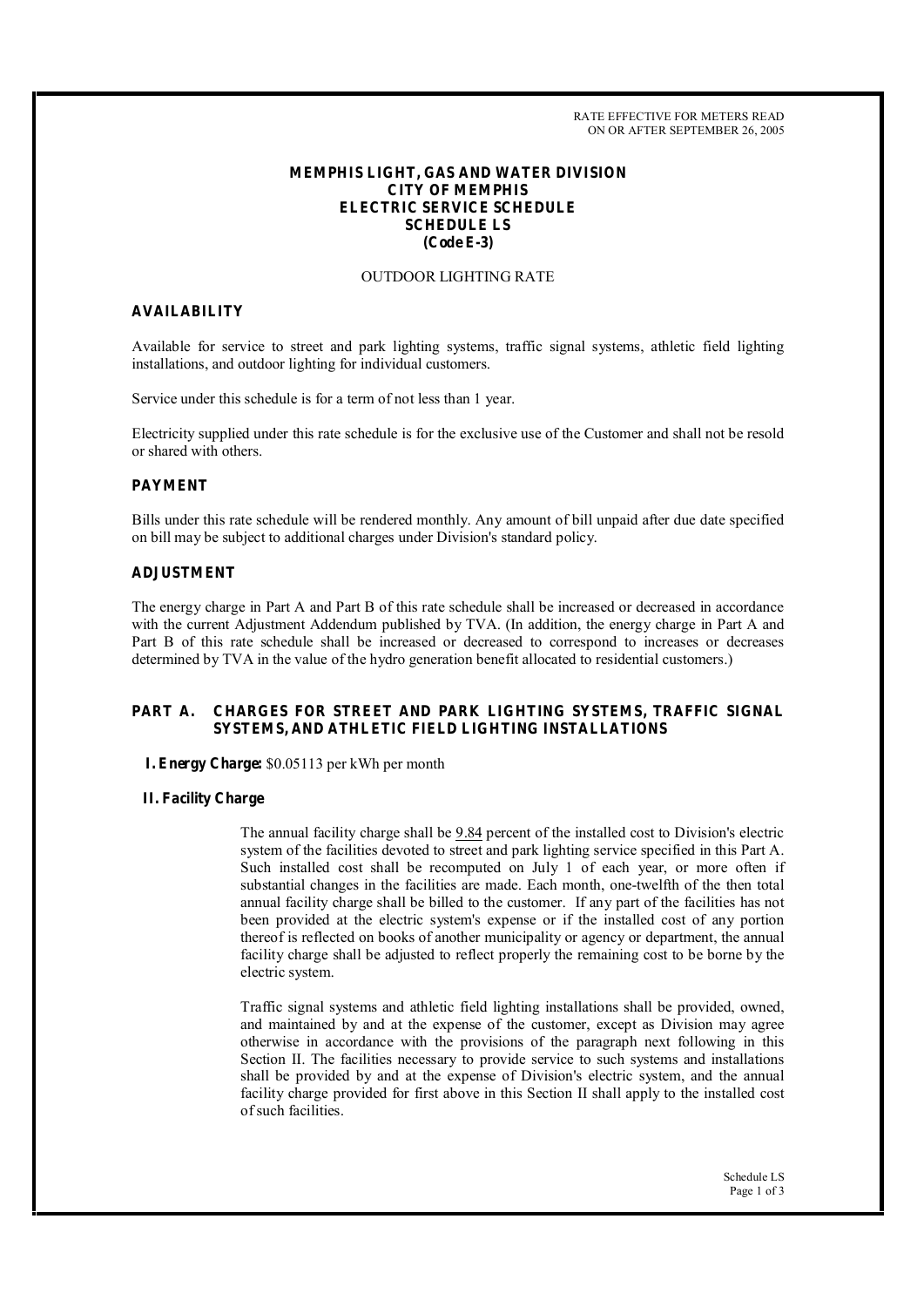When so authorized by policy duly adopted by Division's governing board, traffic signal systems and athletic field lighting installations may be provided, owned, and maintained by Division's electric system for the customer's benefit. In such cases Division may require reimbursement from the customer for a portion of the initial installed cost of any such system or installation and shall require payment by the customer of a facility charge sufficient to cover all of Division's costs (except reimbursed costs), including appropriate overheads, of providing, owning, and maintaining such system or installation; provided that, for athletic field lighting installations, such facility charge shall in no case be less than 12 percent per year of such costs. Said facility charge shall be in addition to the annual facility charge on the facilities necessary to provide service to such system or installation as provided for in the preceding paragraph. Replacement of lamps and related glassware for traffic signal systems and athletic field lighting installations provided under this paragraph shall be paid for under the provisions of paragraph A in Section IV.

**III. Customer Charge** -Traffic Signal Systems and Athletic Field Lighting Installations.

Division shall apply a uniform monthly customer charge of \$2.71 for service to each traffic signal system or athletic field lighting installation.

## **IV. Replacement of Lamps and Related Glassware** -Street and Park Lighting

Customer shall be billed and shall pay for replacements as provided in paragraph B below, which shall be applied to all service for street and park lighting.

A. Division shall bill the customer monthly for such replacements during each month at Division's cost of materials, including appropriate storeroom expense.

B. Division shall bill the customer monthly for one-twelfth of the amount by which Division's cost of materials, including appropriate storeroom expense, exceeds the product of 3 mills multiplied by the number of kilowatt-hours used for street and park lighting during the fiscal year immediately preceding the fiscal year in which such month occurs.

## **METERING**

For any billing month or part of such month in which the energy is not metered or for which a meter reading is found to be in error or a meter is found to have failed, the energy for billing purposes for that billing month or part of such month shall be computed from the rated capacity of the lamps (including ballast) plus 5 percent of such capacity to reflect secondary circuit losses, multiplied by the number of hours of use.

#### **REVENUE AND COST REVIEW**

Division's costs of providing service under Part A of this rate schedule are subject to review at any time and from time to time to determine if Division's revenues from the charges being applied are sufficient to cover its costs. (Such costs, including applicable overheads, include, but are not limited to, those incurred in the operation and maintenance of the systems provided and those resulting from depreciation and payments for taxes, tax equivalents and interest.) If any such review discloses that revenues are either less or more than sufficient to cover said costs, Division shall revise the above facility charges so that revenues will be sufficient to cover said costs. Any such revision of the annual facility charge provided for first above in Section II of Part A of this rate schedule shall be by agreement between Division and TVA.